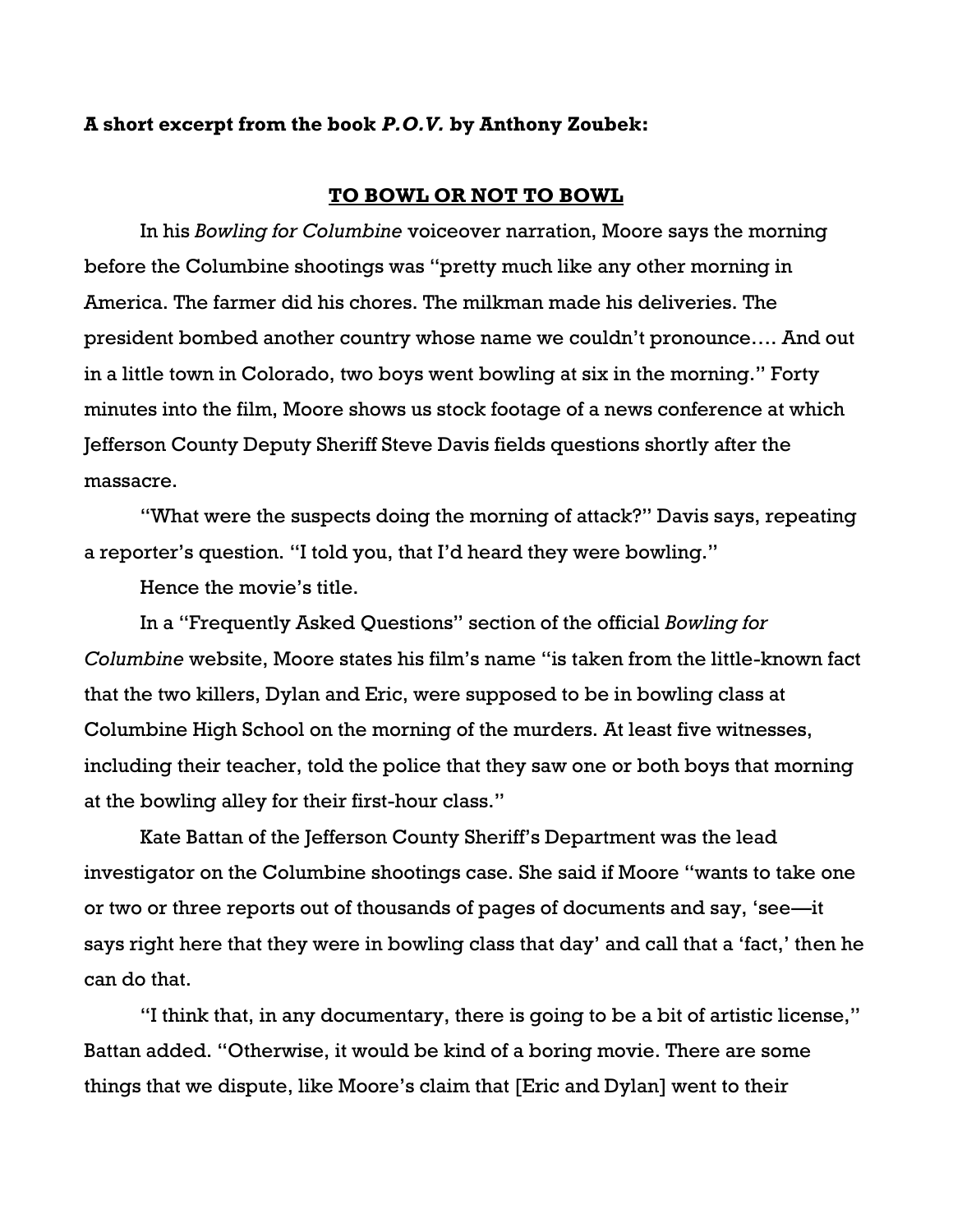bowling class that day. Initially, some of the Columbine students who were interviewed said they saw the boys in bowling class. We later found out, through talking to the teacher and through other evidence, that we do *not* believe Eric and Dylan were in class that day."

Battan went and saw *Bowling for Columbine* as an "average Joe Citizen. I did not go there as an investigator with the Sheriff's Department to see whether or not the movie was accurate. Because it's Michael Moore's movie. The First Amendment—I believe in it. Michael Moore can say whatever he wants."

Battan said she has "no interest in starting a war" of words with Moore over the discrepancy. "I don't want to get the Columbine victim's families angry at us," she continued. "I don't want to get Michael Moore angry at us. It's been [a number of] years since the Columbine massacre. We're tired of everybody being angry at us. "Whether or not [Eric and Dylan] were in bowling class that day is not the point of the movie. If someone thinks that was the point of the movie, then they didn't get it. "I got it, and I agree with it."

Admittedly, so do I. After the Columbine massacre, every media pundit pointed their proverbial gun aimed at the usual pop-culture targets. Putting scapegoats like Marilyn Manson in their crosshairs made about as much sense as blaming Brunswick for the violent tragedies. But Moore could have easily said something to the effect of:

*"People initially thought Eric and Dylan went bowling that day. They didn't, but no one could prove the boys were big fans of Marilyn Manson, either. Isn't it just as plausible to blame bowling as it is to blame Manson's music—or video games or violent movies or television shows?"*